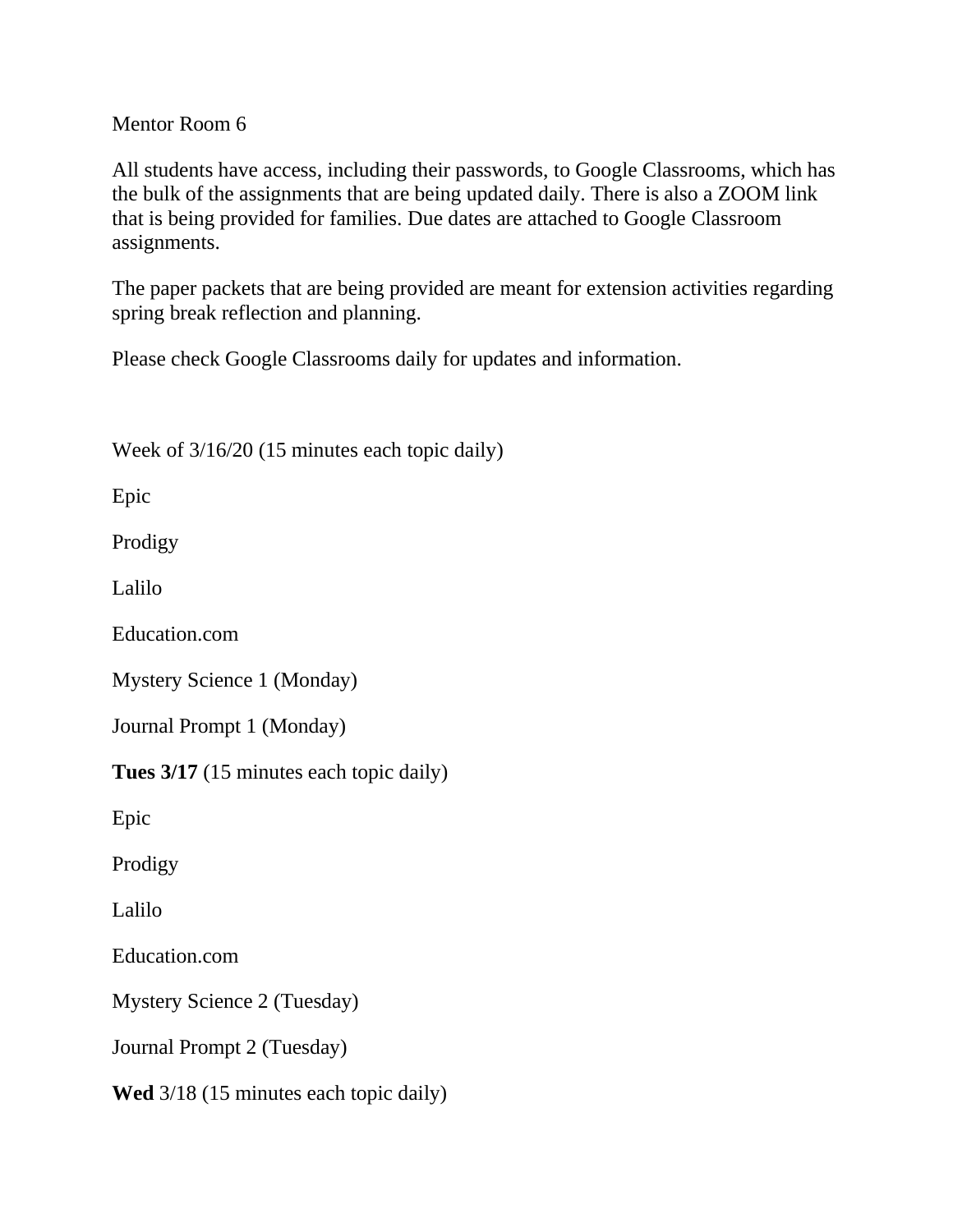Epic

Prodigy

Lalilo

Education.com

Mystery Science 3 (Wednesday)

Journal Prompt 3 (Wednesday)

**Thurs** 3/19

Epic

Prodigy

Lalilo

Education.com

Mystery Science 4 (Thursday)

Journal Prompt 4 (Thursday)

**Fri** 3/20

Epic

Prodigy

Lalilo

Education.com

Mystery Science 5 (Friday)

Journal Prompt 5 (Friday)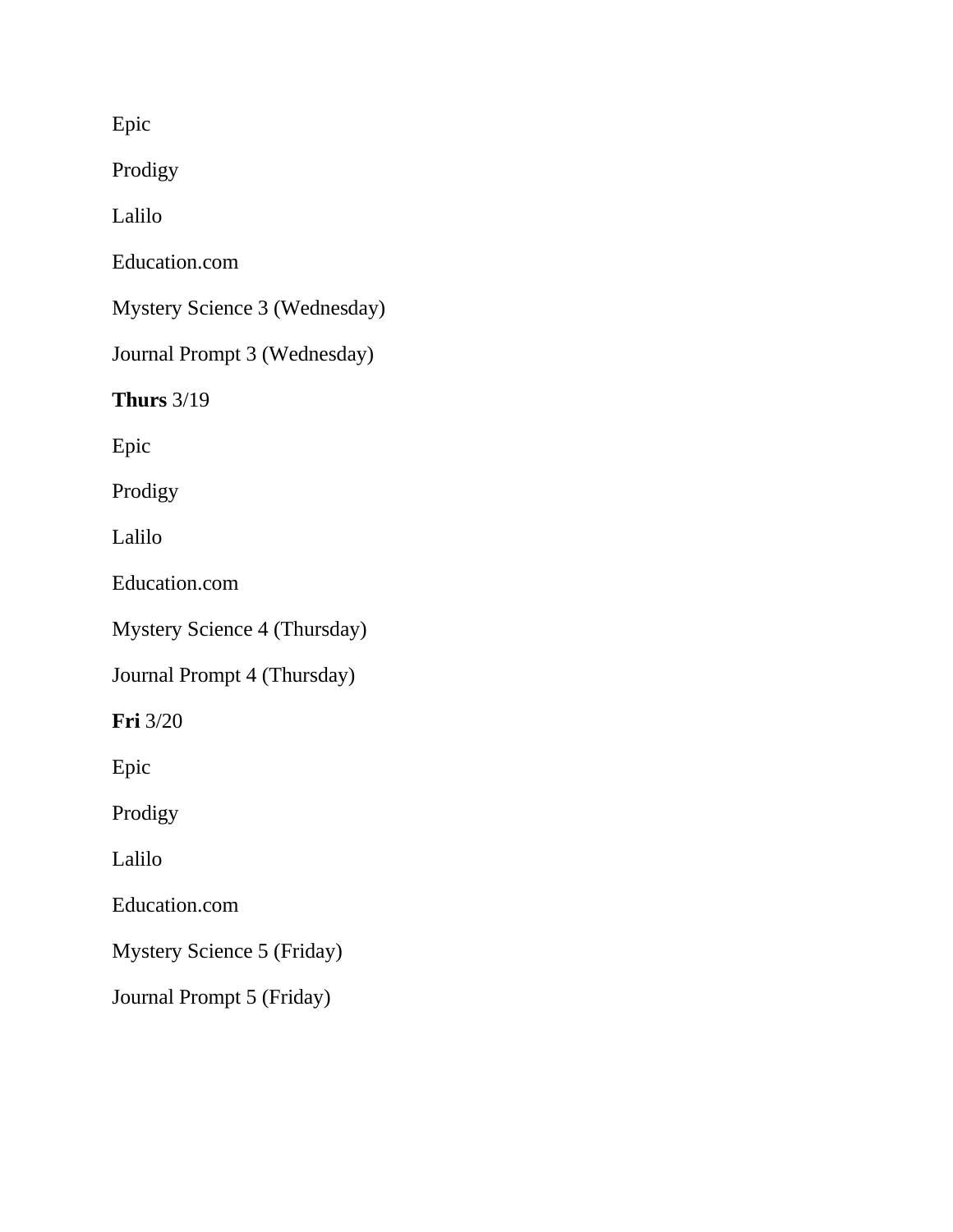Week of 3/30/20 (15 minutes each topic daily)

Epic

Prodigy

Lalilo

Education.com

Mystery Science (Monday)

Journal Prompt 6 (Monday)

**Tues 3/31** (15 minutes each topic daily)

Epic

Prodigy

Lalilo

Education.com

Mystery Science (Tuesday)

Journal Prompt 7 (Tuesday)

**Wed** 4/1 (15 minutes each topic daily)

Epic

Prodigy

Lalilo

Education.com

Kitchen Science (Wednesday)